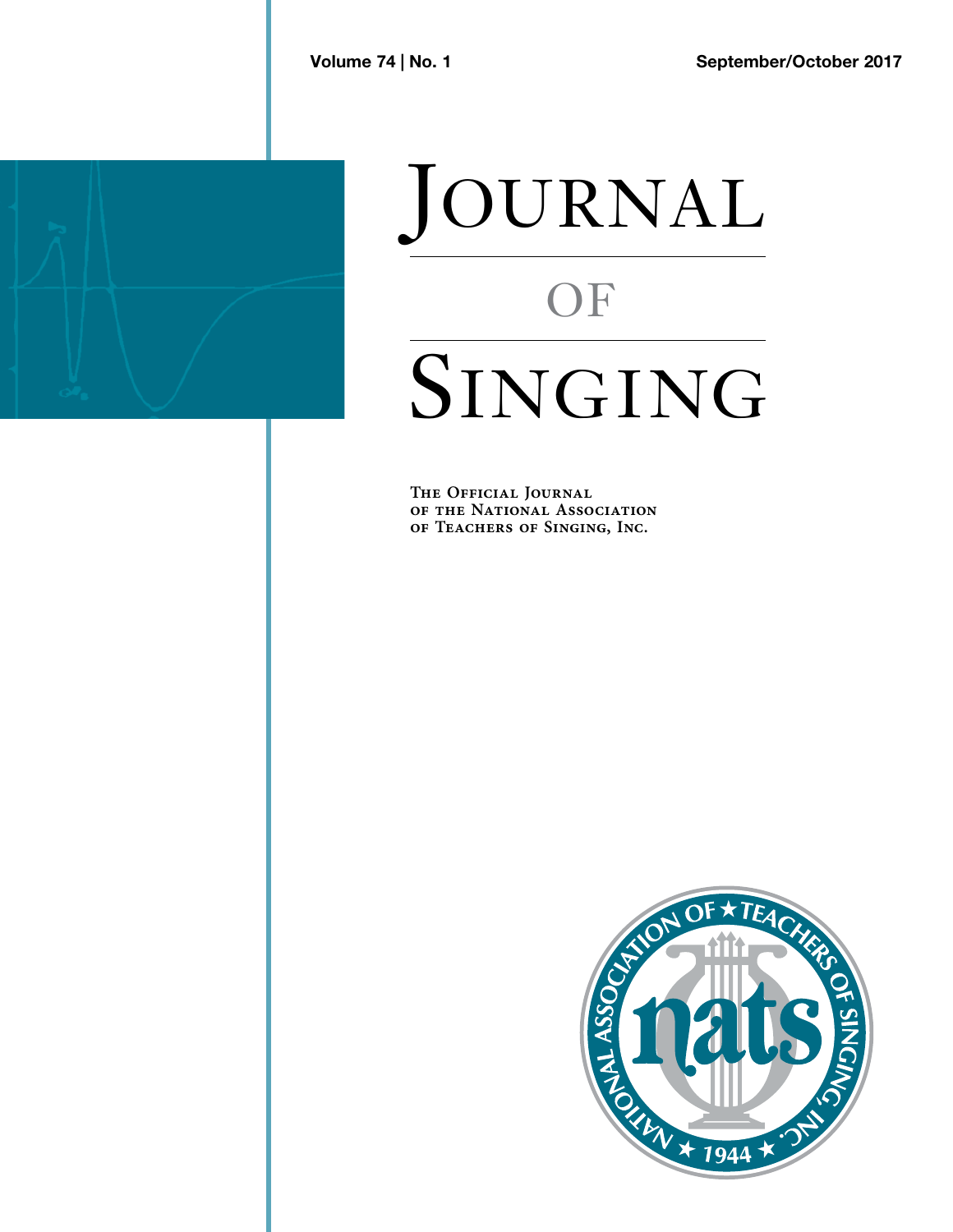

**Kathleen Roland-Silverstein**

## MAKING SWEET MUSIC TOGETHER: ENSEMBLE SINGING FOR DUETS, TRIOS, AND QUARTETS

One of the great pleasures in the life of a singing artist is the experience of collaboration, whether it be with a pianist, a chamber ensemble, or an orchestra, or the unmatchable experience of joining voices with other singers. There is an abundance of art song available for two or more singers, thanks most recently in part to contemporary ensembles who have chosen to commission works from living composers, and thanks also to gems from past masters. Two of the vocal quartets examined in this month's review are results of commissions by the Mirror Visions Ensemble, comprised of soprano Tobé Malawista, tenor Scott Murphree, and baritone Richard Lalli, responsible for the creation of over sixty-nine new works. Their recordings and concerts have earned accolades from the *New York Times*, *Opera News*, and *New Yorker*  magazine, and have brought exciting new repertoire to the fore.

Journal of Singing, September/October 2017 Volume 74, No. 1, pp. 123–126 Copyright © 2017 National Association of Teachers of Singing

Platt, Russell (b. 1965). Four Trios from *From Noon to Starry Night: A Walt Whitman Cantata*, for Soprano, Baritone and Tenor. "A Clear Midnight"/"Salut au Monde" (Part I)/ "Twilight"/"A Sketch." Fort Tryon Press, Classical Vocal Reprints, 2006.

Russell Platt is a composer, reviewer, and essayist. He has received awards for his significant contributions as a writer to such literary institutions as *The New Yorker*'s "Goings on about Town" and *Opera News*. In *From Noon to Starry Night*, Platt has chosen texts by one of America's most lauded poets, Walt Whitman, effectively conveying the "noon and starry night," the beginning and end of a notable life of a notable poet. The recording made by Mirror Visions describes the texts chosen for the cantata as highlighting "the roughneck Whitman, the democratic Whitman, the transcendentalist Whitman, Whitman the 'lover of comrades,' and Whitman the bard of war." Fort Tryon Press now has published a number of solos from the cantata (available through Classical Vocal Reprints) and these four excerpted trios. "A Clear Midnight," the first and the shortest piece of the four, begins with an *a cappella* setting for all three voices together, alternating with moody solo *pianissimo* triplet figures for solo piano. Platt uses an interesting device for the tenor voice, giving it a line to be sung freely and with *rubato* against the other two voices, which sing the same text in strict time, finally uniting for "night, sleep, death, and the stars." "Salut au Monde" is a jaunty *valse américaine*, and "Twilight" is a slow and elegiac comparison between day's end and

the end of life. "A Sketch" (1842) is the longest of the four trios. It uses four of the five stanzas of Whitman's original poem, and delays the entrance of the third voice, the soprano, until the third stanza, for "oh, thou bless'd Spirit," as the poet addresses his dead love. Platt frames this extraordinary poetry with remarkable transparency and clarity, using a complex harmonic underpinning that often resolves in a startling return to a clear and pure tonality. The vocal arrangements are metrically complex, and the harmonies close enough to require superb musical skills on the part of the singers.

In addition to the trios, the cantata's solos, "The Dying Veteran," "Two Whitman Panels" ("When I heard at the Close of the Day," and "I saw in Louisiana a Live-Oak Growing"), "The Dying Veteran," and "Paumanok" are also available through Classical Vocal Reprints.

Berg, Christopher (b. 1965). *Cantata: Portrait en miniature de Madame de Sévigné (1626–1696)*, pour soprano, tenor, barytone et piano. "Prelude" (trio)/"Une comète" (tenor)/ "Chi offende, non perdona" (soprano)/ ". . . la plus étonnante . . ." (trio sans piano)/ "La grande amitié" (duo soprano, tenor)/ "A Paris, ce vendredi" (baryton)/ "Les gourmandises" (duo soprano, tenor)/ ". . . mais parlons d'autre chose" (duo soprano, tenor). Tender Tender Music, New York/ Classical Vocal Reprints, 2002.

Like his mentor Richard Hundley, selftaught American composer Christopher Berg is known primarily for his achievements in the area of art song. In addition to the cantata *Madame de Sévigné*, Berg has completed other commissions